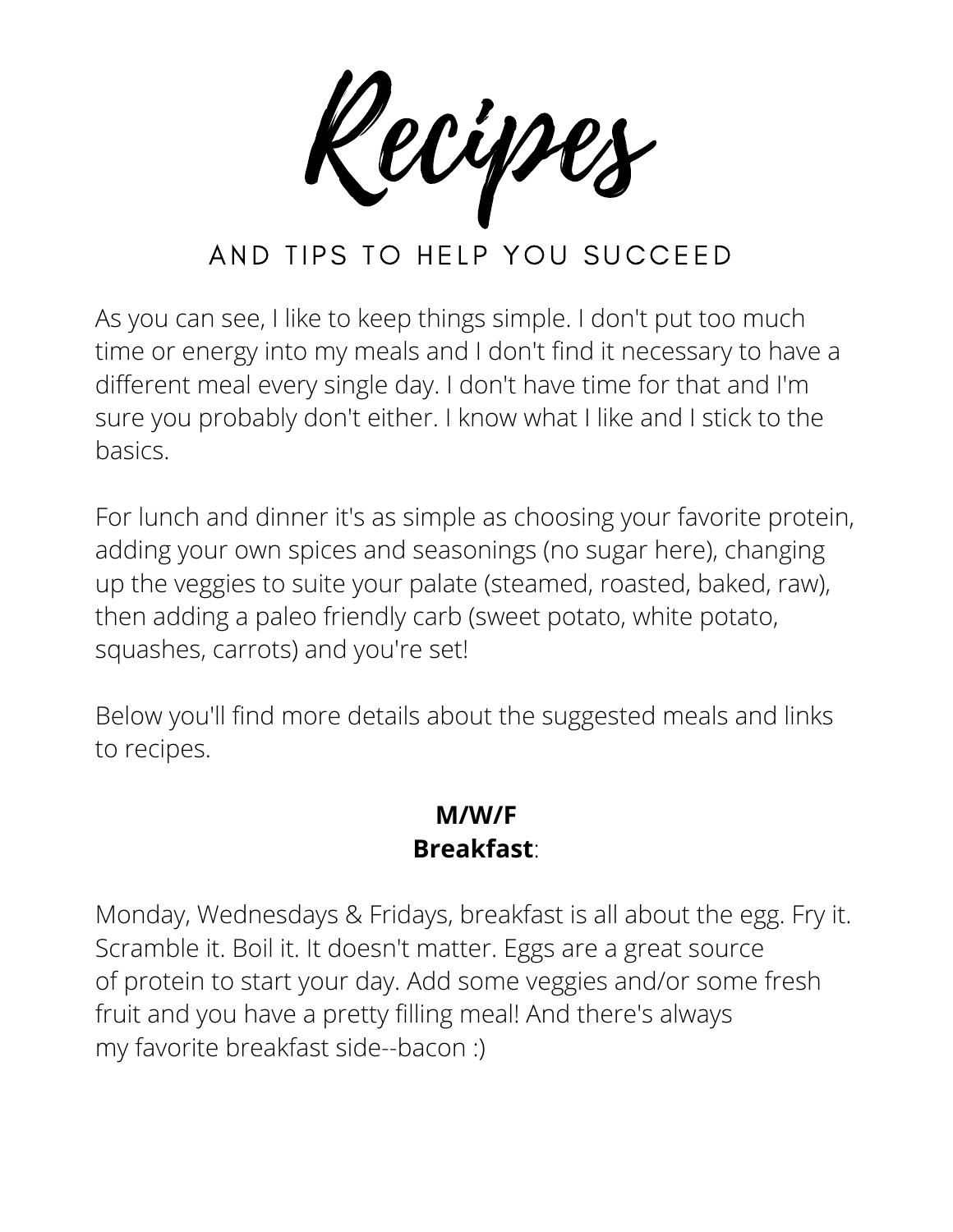Recipes AND TIPS TO HELP YOU SUCCEED

#### **M/W/F Lunch**

Chef salads are pretty simple and a large leafy green salad packed with protien is a great way to meet your veggie requirements and keep you full until your next meal or small snack.

I add turkey, ham, and a soft-boiled egg onto of a large bed of organic spring mix w/ spinach. Toss in your favorite veggie salad toppings (carrots, onion, peppers, tomatoes, etc.) and you have yourself a quick and simple meal.

Dressings can be tricky with hidden sugars which is why I make my own. It's super simple and you probably have most of the ingredients on hand. For the very basic: olive oil & vinegar will do. I tend to like ranch. Follow the link below to make my favorite version. You'll need a paleo-friendly mayo for the base and you'll find a link to that too.

Mayo: https://www.tasteslovely.com/easiest-3-minute-homemademayonnaise/

Ranch: https://www.onelovelylife.com/paleo-ranch-dressing/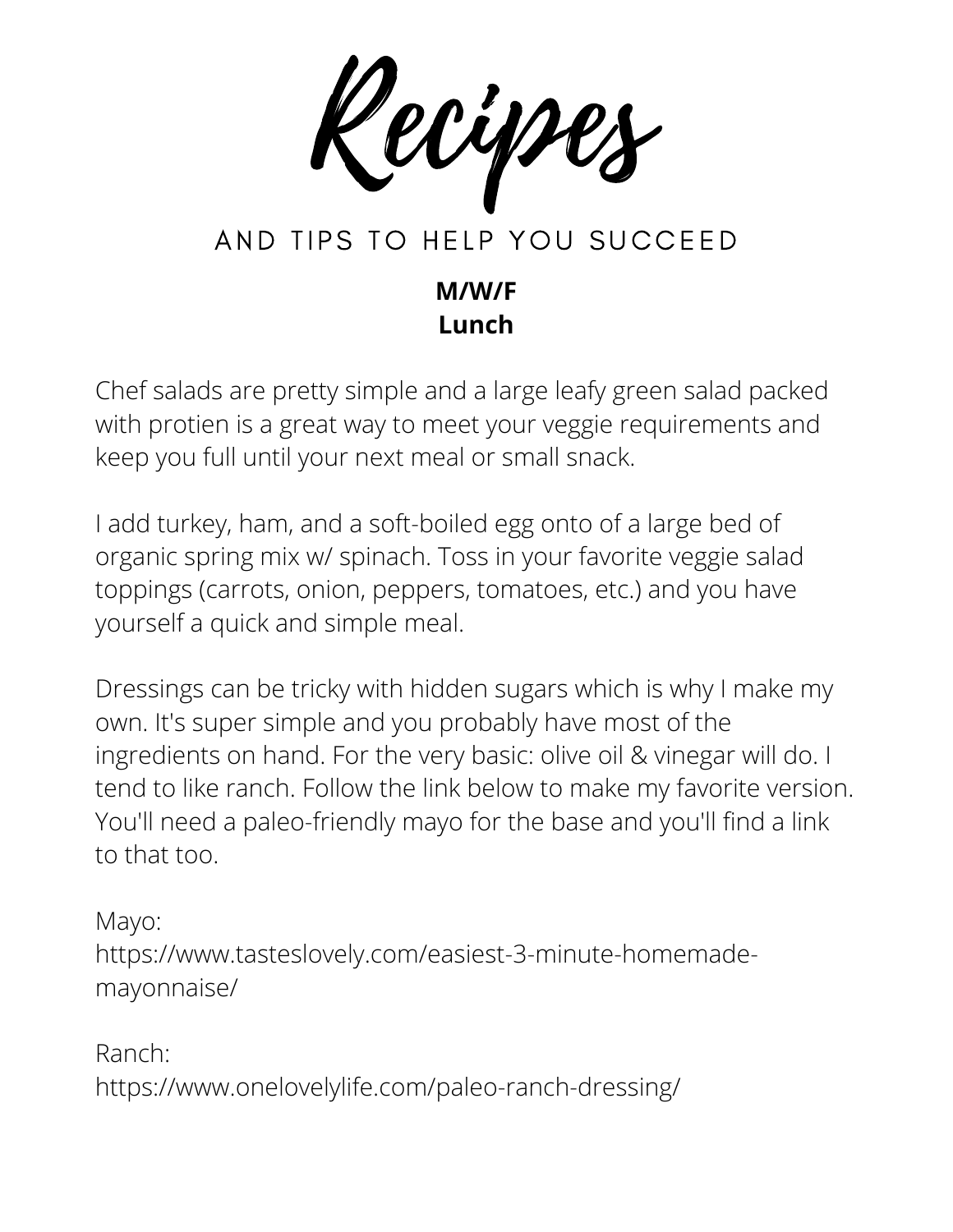Recipes

### **M/W/F Dinner**

I eat lot of chicken. Chicken breast in particular. It's lean, it's filling and it pairs well with almost anything. I used to avoid the breast because I found it to be dry! Once you know how to bake it and keep it moist, you'll learn to appreciate it a little more. Here's the secret: higher temperature (400°) /shorter cooking time (20 minutes) = moist chicken breast. If the breast is thick, I pound it down too.

So for your winner-winner chicken dinner nights, keep this simple too. Bake it as recommended above. Pan-sear it for a slightly crisp/brown surface or throw it on the grill. Flavor it up with your favorite no-sugar added seasonings. I happen to like salt, ground pepper, garlic powder and onion powder. You get to choose. Pair it with salted & steamed brussels sprouts drizzled with ghee (clarified butter) or balsamic vinegar and dinner is done!

Tip:

Fat is your friend so make sure you are adding it into your diet. Just be sure you're choosing the right fats. There are good and bad ones, and you guessed it--ghee is good :) You can purchase ghee in any grocery store. You'll find it with the oils. If you have real butter at home, you can make your own:

https://downshiftology.com/recipes/how-to-make-ghee/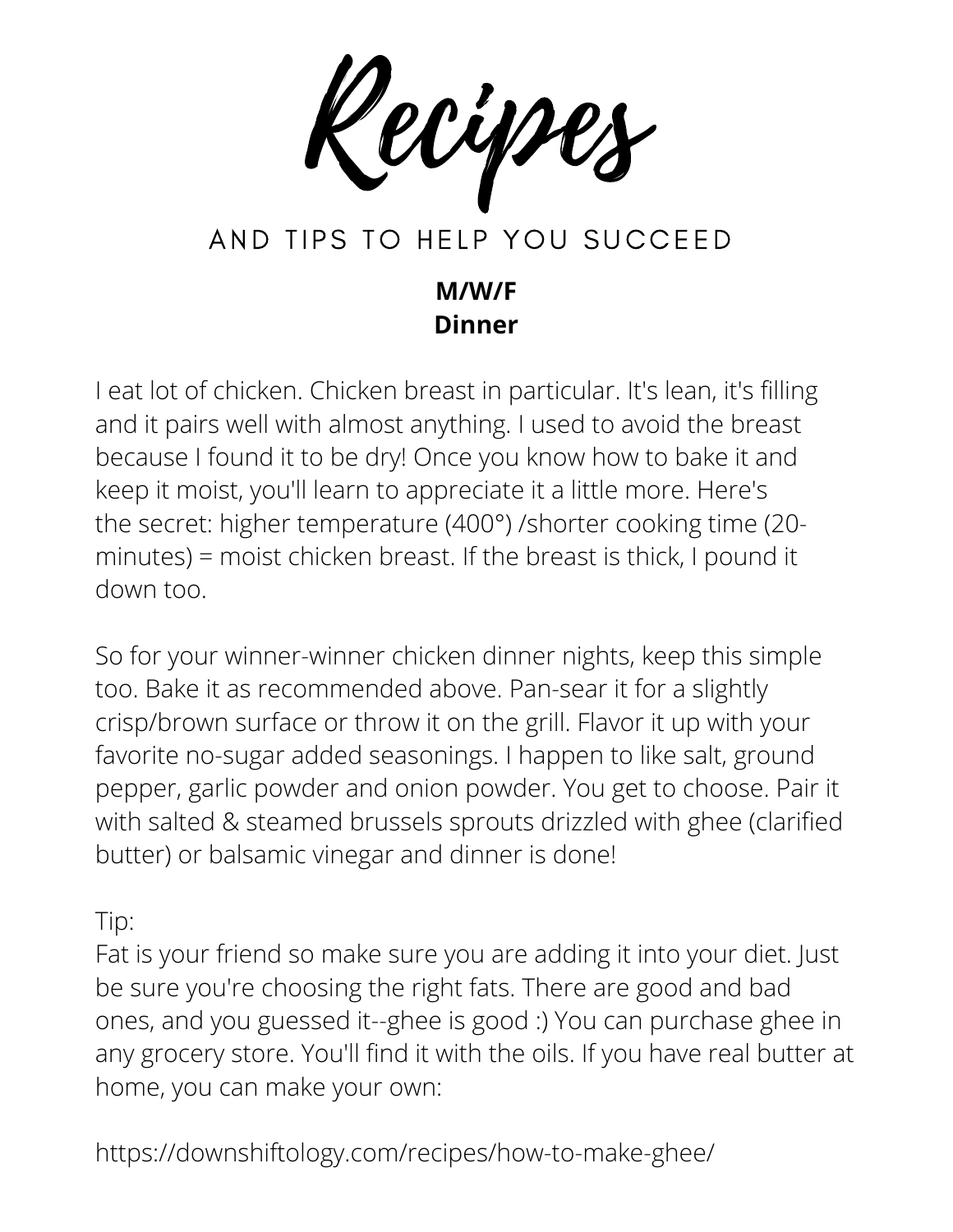Recipes

### **T/TH Breakfast**

Tired of eggs? Yeah, it happens to me occasionally which is why I was super excited to find a no-oat oatmeal to change my morning meals up a bit and indulge in a guilt-free comfort food. I'm excited to share my favorite verion with you created by Mark Session. It's packed with protein to get you through your morning. It's also large in portion. I usually share it with my daughter--unless I'm super hungry ;)

No-Oat Oatmeal = No-atmeal:

https://www.marksdailyapple.com/no-oat-oatmeal-its-no-atmeal/

Once again I change it up a bit to fit my taste buds and what I have on hand. I prefer coconut milk (SoDelicious Organic Unsweetened) and I top with blueberries, blackberries, or strawberries or a small mixture of all.

Tip:

Make extra batches of the nut & spice mix to have on hand. You'll save time not having to get the food processor out for your next noatmel craving.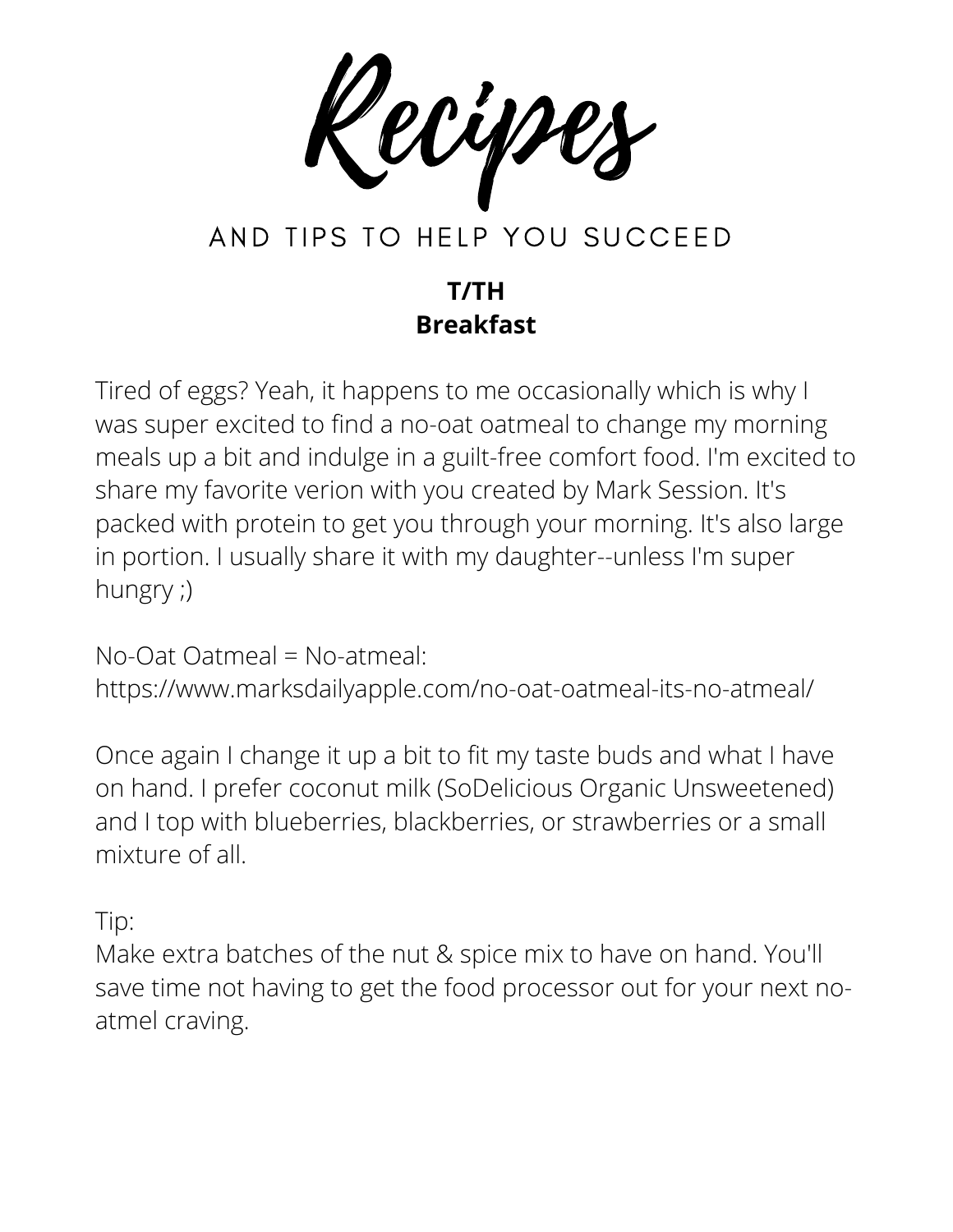Recipes

#### **T/TH Lunch**

Remember when I mentioned that I eat a lot of chicken? I wasn't kidding! Here we are again, and this recipe has become one of my favorites. If you like spicy, give this a go. If not, stick to the basic version: chicken + mayo. You can always add grapes, onion, tomatoes, peppers, celery to add flavor instead of the spice!

To make the Buffalo Chicken salad, I loosly follow the recipe linked below. I skip the celery, add onion if I feel like it and stuff it into some romaine lettuce for a healthy wrap!

http://www.thedefineddish.com/whole30-buffalo-chicken-salad/

Tip:

If you have trouble finding avodado oil, I recommend Extra-Light Tasting Olive

Oil. Make sure it's "extra light tasting". Other olive oils are too strong in flavor and the immersion blender is your friend :)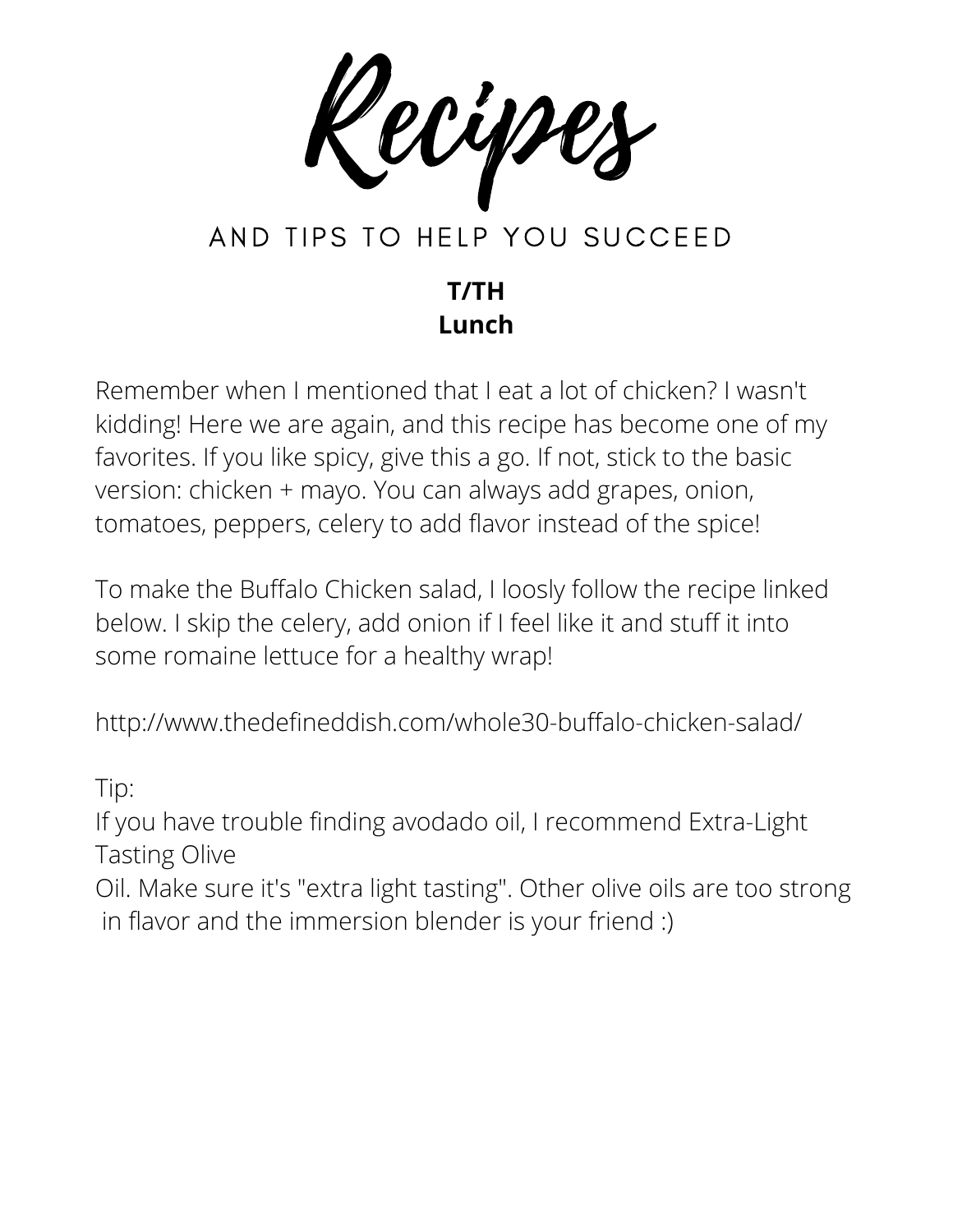Recipes

#### **T/TH Dinner**

Tired of chicken yet? Yeah--me too. Two nights this week we're changing things up a bit and swaping the chicken for pork. Just like with chicken, feel free to season it up with your go-to sugar-free seasonings. Pan-sear in ghee, oven bake or grill. Add a side of roasted sweet potatoes and broccoli or a baked sweet potato and steamed broccoli. Either way you have another tasty meal!

Roasted Broccoli & Bacon: https://nomnompaleo.com/post/1626061164/roasted-broccolibacon-recipe

And there you have it. 5-Days of simple meal ideas. They are my goto meals that keep busy weekdays a little less busy and keeps me mindful of what I'm putting into my body. I also know that with a weekly meal planned ahead, it means less decisions I have to make throughout the week and less chance that I'll deviate from the foods that are nourishing my body. I hope, is some way, it helps you too.